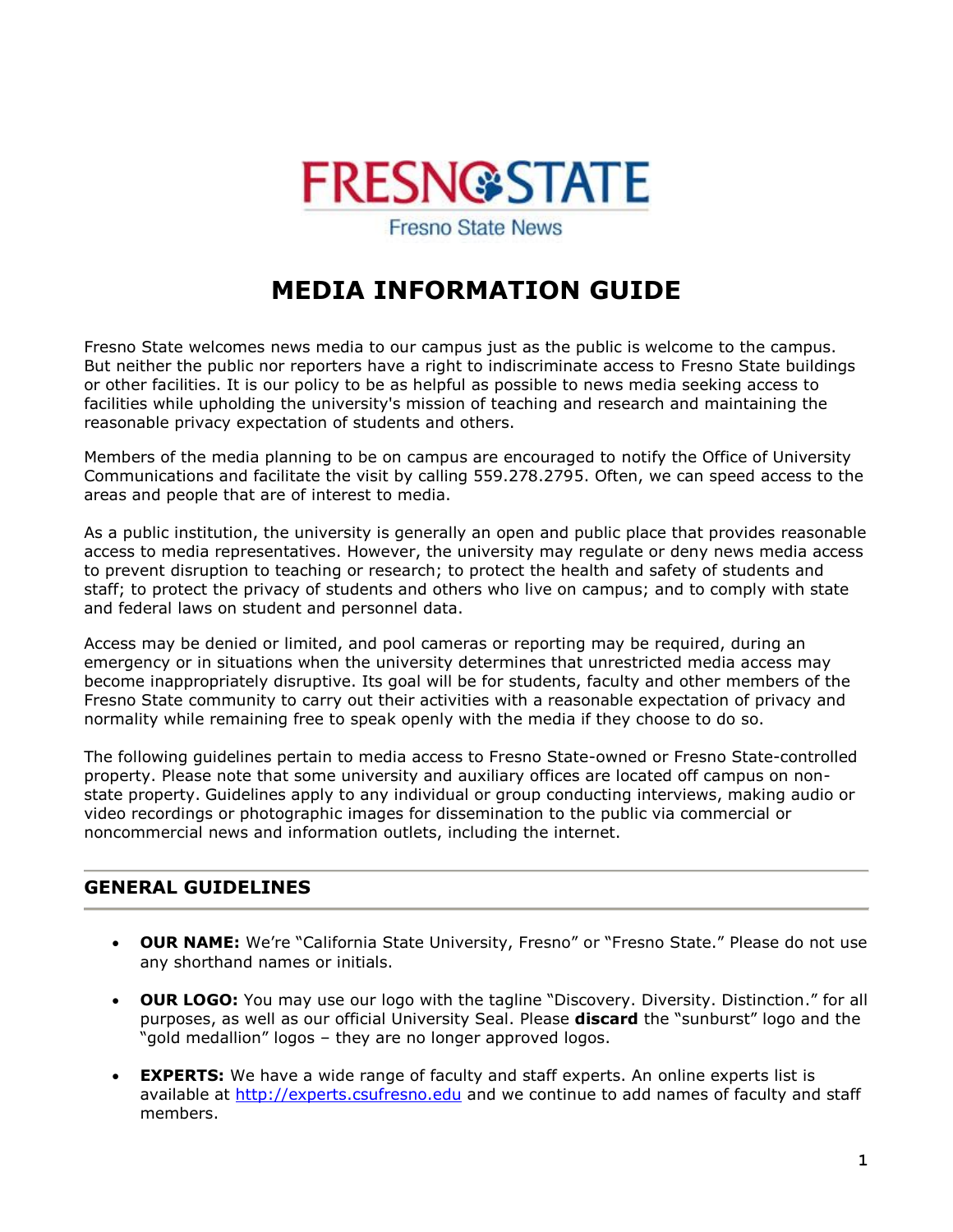- **OUR STAFF:** University Communications has three media relations staff and two studentinterns and a commitment to help media as much as we can. Because our resources are limited, we ask your cooperation in making requests to us as early and specifically as possible, including your deadline. That will help our staff connect you with the person or find the information you need. We also can provide photos and videos that may be helpful.
- **AFTER-HOURS:** The Office of University Communications is open weekdays from 8 a.m. to 5 p.m. during the academic year and 7 a.m. to 3:30 p.m. during the summer. When the office is closed, call or text University Communications staffers via cell phones only in the case of breaking campus news. Non-emergency calls or texts after hours may not be returned until the next day.
- **RESTRICTIONS** on the use of television cameras, still cameras, flashes and other special lighting and audio equipment may be imposed on a case-by-case basis to minimize disruption or protect safety or security. Equipment is subject to inspection for security concerns.
- **MEDIA VEHICLES** must display a university-issued parking pass and be parked legally. Equipment, vehicles and personnel must not damage university property. Equipment, vehicles and personnel must not impede traffic or access to buildings and fire lanes.  **See "Media Parking and Driving on Campus" section for more information.**

# **MEDIA PARKING AND DRIVING ON CAMPUS**

Parking rules are routinely enforced on campus because parking spaces are in high demand and traffic is heavy. It is also important that traffic flow, sidewalks, driveways, fire lanes, disability access should not blocked. Observe all posted speed limits – 25 mph on roads and 10 mph in parking lots.

Media vehicles must be parked legally. The university will not pay for parking tickets on media vehicles and it is up to the media outlet to follow through on the citation review process with the Traffic Operations office. Please call Derek L. Brantley, traffic operations supervisor, at 559.278.6709 with questions about tickets.

Please follow these guidelines when parking on campus:

- University-issued media parking permits should be displayed at all times on campus and should only be used for news purposes. Permits may not be displayed for personal use or used by friends or family of media.
- Media displaying university-issued media permits may park in green (student) or yellow (faculty-staff) lots throughout campus.
- Media parking also is permitted in Lot P17, next to the Thomas Administration Building. It provides an easy walk to Kennel Bookstore, University Student Union, Satellite Student Union, Free Speech Area and many classroom buildings. In this lot, you may park in open stalls, including rideshare (the only location you are allowed to park in rideshare stalls) or Bookstore vendor spots. Do not park in handicap stalls.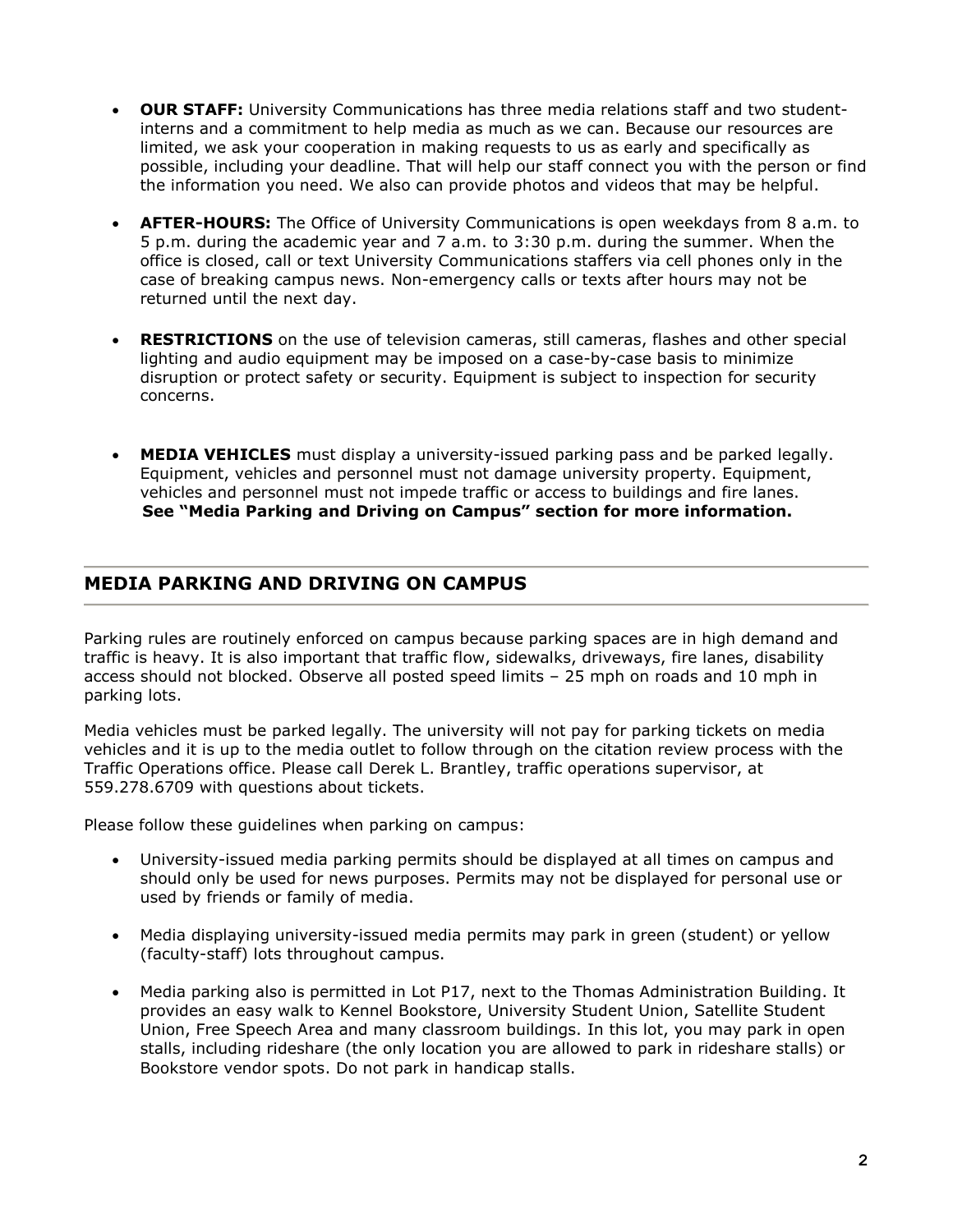- Two media spots are also available in Lot P31, south of University Center. Contact Margarita Adona at 559.278.8595 for permission to park in one of these and she will notify the Parking Office so that you won't be ticketed.
- In addition, we provide the following:
	- $\circ$  For brief stops (30 minutes or less), vehicles displaying University-issued media permits may park in metered or timed stalls and loading areas in back of University Center (Lot P31), Joyal Administration Building (Lot P4) and Satellite Student Union.
	- $\circ$  Our Traffic Operations office has committed to responding whenever possible to media requests for golf-cart rides to campus locations. Please call ahead of your arrival and speak to Derek L. Brantley at 559.278.6709. He will arrange for a traffic officer and cart, if available, to meet you in a parking lot and take you to your desired location. After 5 p.m., call the University Police dispatcher at 559.278.8400 and ask to be connected to a parking supervisor.
- Media vehicles are strictly prohibited from driving or parking on sidewalks and grass, unless prior approval is received. Parking is prohibited in handicapped stalls, parking places marked for ride-share permit holders (except Lot P17) and red zones.

The Campus Master Plan calls for a pedestrian friendly core campus. To achieve this goal a plan has been created to reduce the number of vehicles driving through the core of campus.

The No Drive Zone (includes the Peace Garden, Free Speech Area, Memorial Garden, Maple Mall and Rose Garden) has been identified as the most frequently used route for pedestrians. The only vehicles authorized in the No Drive Zone are emergency vehicles and those transporting people with disabilities.

The Restricted Drive Zone (from Campus Drive and San Ramon Avenues, the west side of Peters, Conley Art and Joyal, along Keats avenue and to the west side of the Library) has been identified as high traffic for pedestrians and there should be limited use during 7:30 a.m. - 5:30 p.m. Monday - Friday. Media vehicles driving in the Restricted Drive Zone must get permission from University Communications or University Police.

To see a map that details these areas please go to: [www.fresnostate.edu/map](http://www.fresnostate.edu/map) If you receive permission to enter the Restricted Drive Zone, you must take routes both into and out of the zone that cause minimal intrusion. Enter and exit from the nearest entry/exit point.

For questions about the policy please contact University Police Department Traffic Operations at 559.278.2950.

Please use extreme caution when driving on campus. Students often listen to music on headphones, use cell phones or text as they walk and may not hear your vehicle or pay attention to you calling out to them.

We recommend drivers check the campus map before arriving to locate the parking lot closest to your story. A map is online at [www.fresnostate.edu/map.](http://www.csufresno.edu/map/)

## **PUBLIC RECORDS ACT**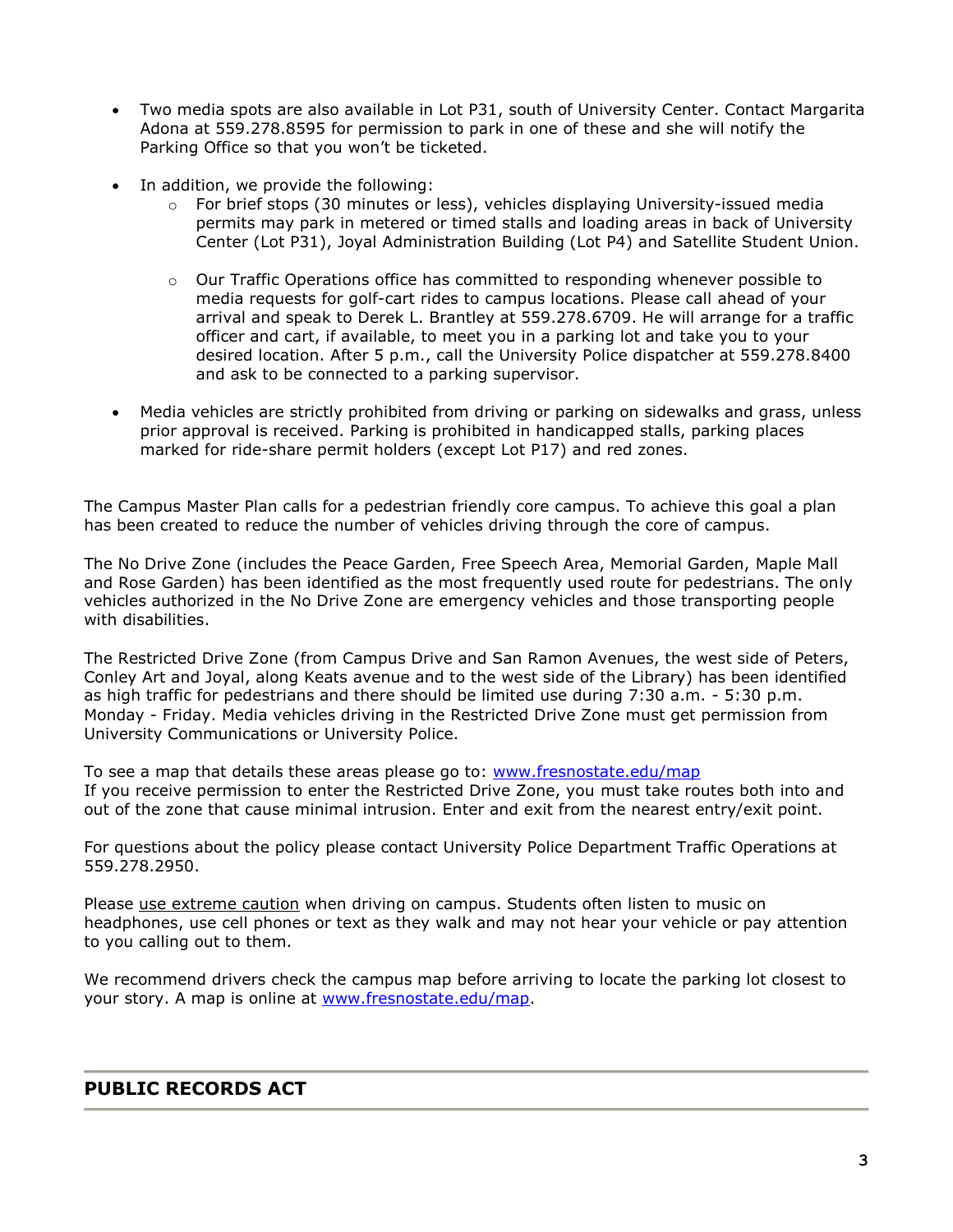We endeavor to provide information about the university and its people to media and the public as quickly as possible upon request. Some questions may require research and/or consultation with university counsel and will be handled as California Public Records Act requests. These requests are processed by the Office of the Vice President for Administration, which receives requests from the public as well as the media. They are handled in the order received, and responses may take several days. To view information about records requests and the California State University Records Access Manual, see [www.fresnostate.edu/adminserv/home/records/index.html.](http://www.fresnostate.edu/adminserv/home/records/index.html)

## **NON-RESTRICTED AND RESTRICTED AREAS**

The media is generally permitted to film or otherwise have access to spaces on campus that are open to the public, subject to reasonable time, place and manner restrictions.

#### **FULL OR LIMITED ACCCESS IS AVAILABLE FOR:**

- All campus outdoor sidewalks, green spaces, parking lots and ramps are open to the media for reporting and photography. Vehicle access is limited. See "Media Parking and Driving on Campus" section.
- Campus events, such as lectures, forums and performances that are open to the public. Restrictions may be placed on how much may be filmed, cameras, lights, flashes and other equipment to minimize disruption. Advance notice or credentials may be required.
- Corridors and common areas within university laboratory and classroom buildings.
- Common areas within the University Student Union are open to the media; individual offices in the Union are not. If a reporter or photojournalist wishes to enter a private office, he or she must get permission from the person who works in that office.

#### **PERMISSION TO ENTER IS REQUIRED FOR:**

- Faculty, staff or student offices or laboratories. Permission to enter must be obtained from the person or persons who work in that office or laboratory.
- Classrooms. Media should request permission from the Office of University Communications in advance. If a class is in session, permission for media access must be obtained from the person teaching the class.

Media are allowed in the following locations with express permission from an administrative authority and only with an officially designated university escort:

- Residential areas (see section "Media Access to Residence Halls).
- Any secured area or laboratory.
- The University farm.
- Student Health Center.
- Intercollegiate athletics venues, including Bulldog Stadium, Pete Beiden Field, Bulldog Diamond, Warmerdam Track, Wathen Tennis Center, North Gym, South Gym, Equestrian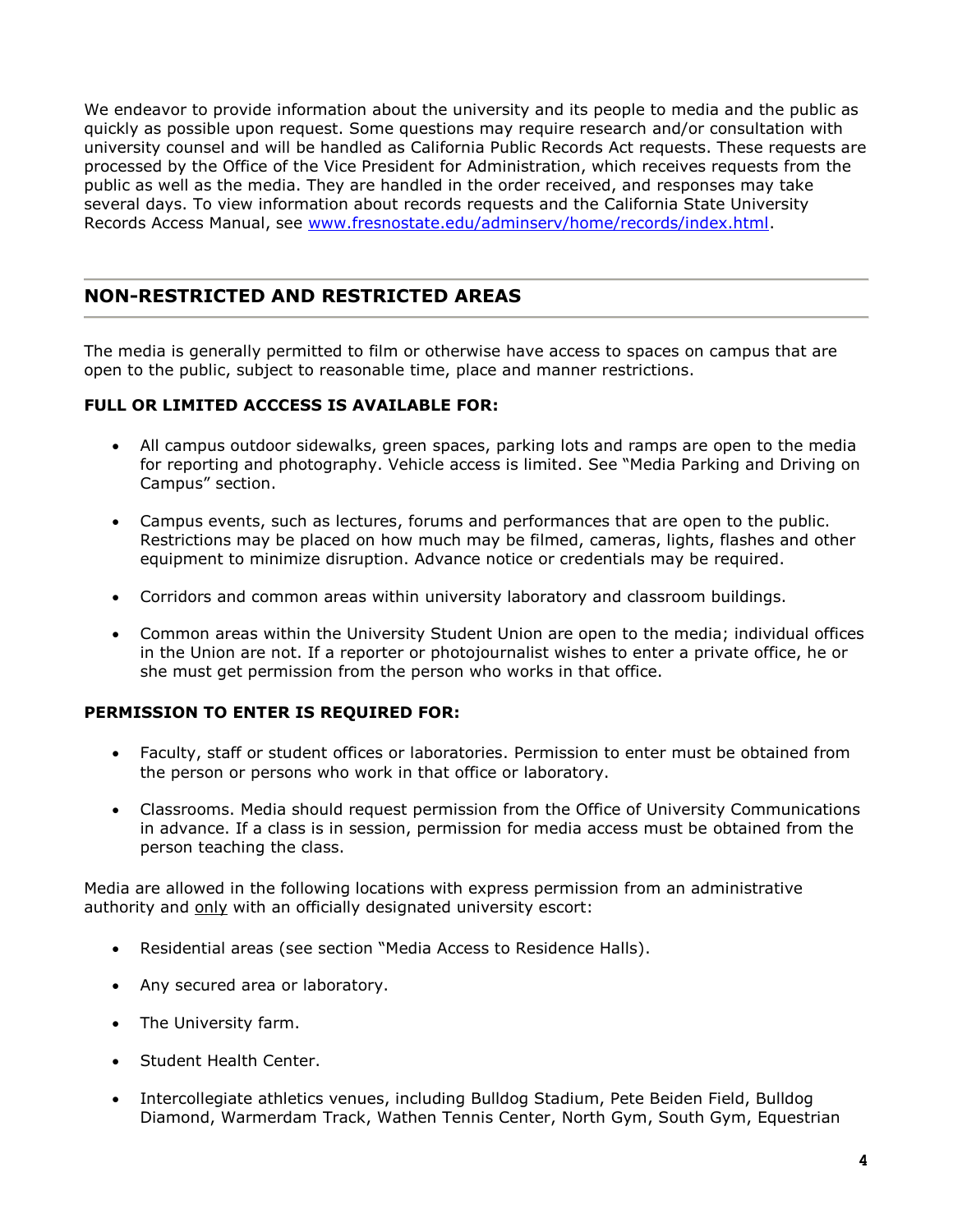Center, Aquatics Center and practice fields, unless media representatives are covering competition as part of their work and have university-issued media credentials.

- Recreational sports facilities, including the Student Recreation Center.
- The Save Mart Center.
- Inside libraries, museums or other areas where quiet study is enforced or where collections may be endangered by media activity or equipment.
- Inside any venue charging admission, unless the individual is a paid ticket holder. In these cases, members of the media must abide by the policies applicable to all ticket holders.
- Inside private functions that are not open to the public.
- Inside any university facility that is not open to the public, including utility operations, waste facilities, maintenance and repair facilities and public safety facilities.
- Any area designated as restricted and/or, marked as a construction area, crime scene or hazardous or unsafe location.

# **MEDIA ACCESS TO RESIDENCE HALLS**

Permission is required at all times for media access to Fresno State housing, including campus residence halls. Even with permission of a resident, media must be escorted by University Courtyard or University Communications staff once authorization is granted by the university. Unescorted media will be asked to leave.

Escorted media may film in, or report from, the common areas (lounges, dining areas, corridors) of residence halls.

Media must have permission from the occupant(s) of individual living quarters to enter, report from or film that space.

Media may film or solicit interviews on the public sidewalks or common areas outside of residence halls and apartments. In some special situations, media access to these areas may be limited to protect privacy, health or safety.

To obtain permission to enter a residence hall, call the Office University Communications at 559.278.2795 during business hours Monday-Friday. For other information about residence halls, contact University Courtyard at 559.278.2345.

NOTE: Campus Pointe student housing is not administered by the university. For access, contact Palmilla at 559.291.4000 and Palazzo at 559.291.6400.

#### **RELEASE OF STUDENT INFORMATION**

Federal law, state law and California State University policy govern access to student records. Under these laws and policies, some information is considered public and some is considered private. However, it is possible for students to suppress some or all public information by